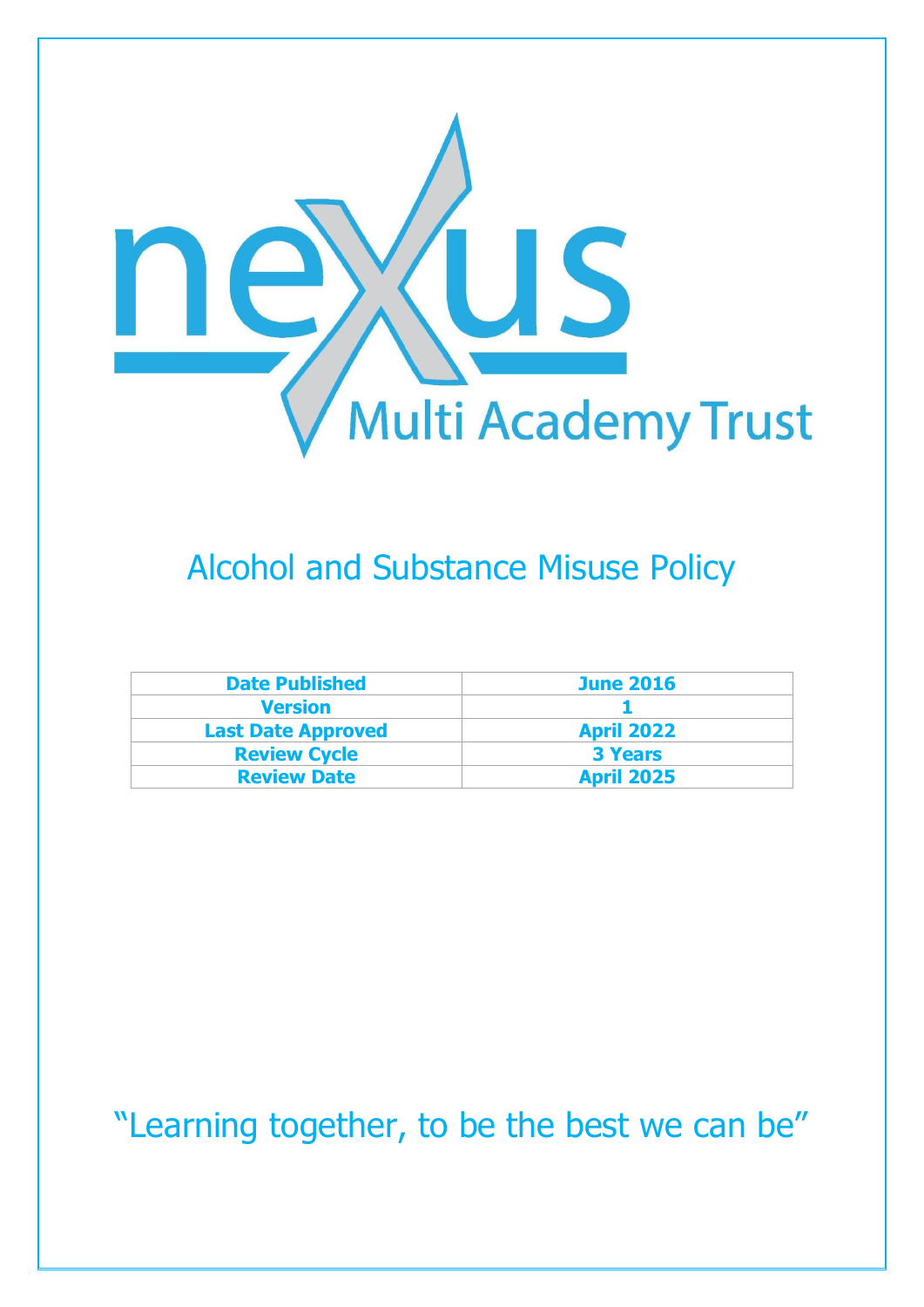

## 1. Introduction

- 1.1.Nexus Multi Academy Trust aims to maintain the health, safety and welfare of its employees and the children, young people and families we serve. The Trust also recognises the wider impact of substance misuse and seeks to minimise the potential for harm to its children, young people, employees and their family members.
- 1.2.The following policy has been developed to help prevent and treat problems created in the work place by alcohol, drugs (as applied to substances controlled under the Misuse of Drugs Act 1971), prescribed drugs, over the counter medication and solvents.
- 1.3.The objectives of this policy are:
	- 1.3.1. For the Trust to comply with its legal responsibilities (see Appendix 1);
	- 1.3.2. To demonstrate and put into practice the Trust's commitment to staff health & safety;
	- 1.3.3. To raise awareness about the effects of drugs and alcohol with employees, and the impact on themselves and the workplace of inappropriate use;
	- 1.3.4. To establish clear, easily understood guidelines of dealing with misconduct or poor performance arising from substance misuse
	- 1.3.5. To assist managers and supervisors in dealing with substance misuse related incidents in the workplace.
- 1.4.This policy applies to all Trust employees, governors and volunteers at all levels throughout the organisation and its constituent schools/academies. Substance misuse is a condition that calls for help and in the implementation of this policy will be treated like any other illness.

## 2. Responsibility of the Employee

- 2.1. It is the responsibility of all employees to use alcohol in an appropriate and sensible manner.
- 2.2.All employees of Nexus Multi Academy Trust and its constituent schools are expected to behave responsibly at all times and to safeguard their own health & safety and that of those around them. It is the responsibility of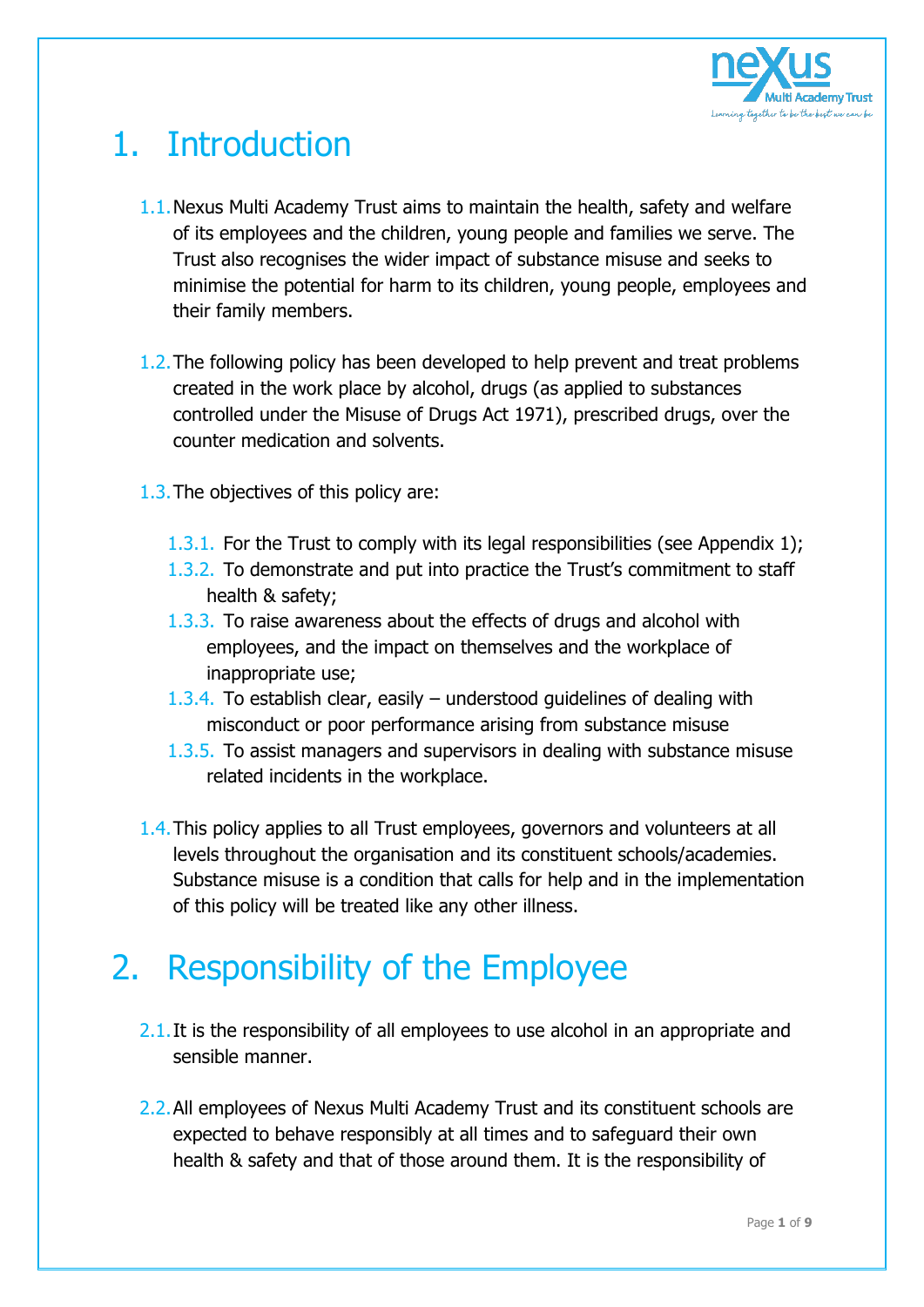

employees to ensure that their performance at work is not affected by alcohol consumption or substance misuse. Staff should not consume alcohol in the course of the working day and should ensure that their performance is not impaired by alcohol consumed prior to starting work.

- 2.3.Employees, governors and volunteers also have a responsibility for reading the advice supplied with prescriptions and over the counter medicine.
- 2.4. Employees, governors and volunteers are prohibited from the use of drugs defined by the Misuse of Drugs Act (except where prescribed, or over the counter medicine) during the working day.
- 2.5. Employees, governors and volunteers are prohibited from working under the influence of drugs or alcohol. It is also inappropriate for employees to have misused any substance in their own time to the extent that they are unable to report for work.
- 2.6.It is essential that employees, governors and volunteers should not 'cover up' for colleagues with substance abuse problems. Early recognition of any problems will probably come about through a variety of poor performance standards or attendance issues.
- 2.7. Employees, governors and volunteers who are possibly suffering from substance abuse and seek support from the Trust will be given the earliest opportunity for diagnosis and help.
- 2.8.Employees, governors and volunteers are prohibited from being in possession of an illegal substance in the workplace, as defined by the Misuse of Drugs Act 1971.
- 2.9.All employees, governors and volunteers will have ready access to a copy of this policy. The Trust will raise awareness of the policy and its implementation, plus the risks of substance abuse through a variety of means including the use of inset days and staff development sessions.
- 2.10. Line managers are encouraged to ensure that their staff are aware of the policy and procedures. Appendix 2 gives employees information on where to seek advice and help, as well as clearly setting out the Trust's procedures for accessing specialist treatment or support.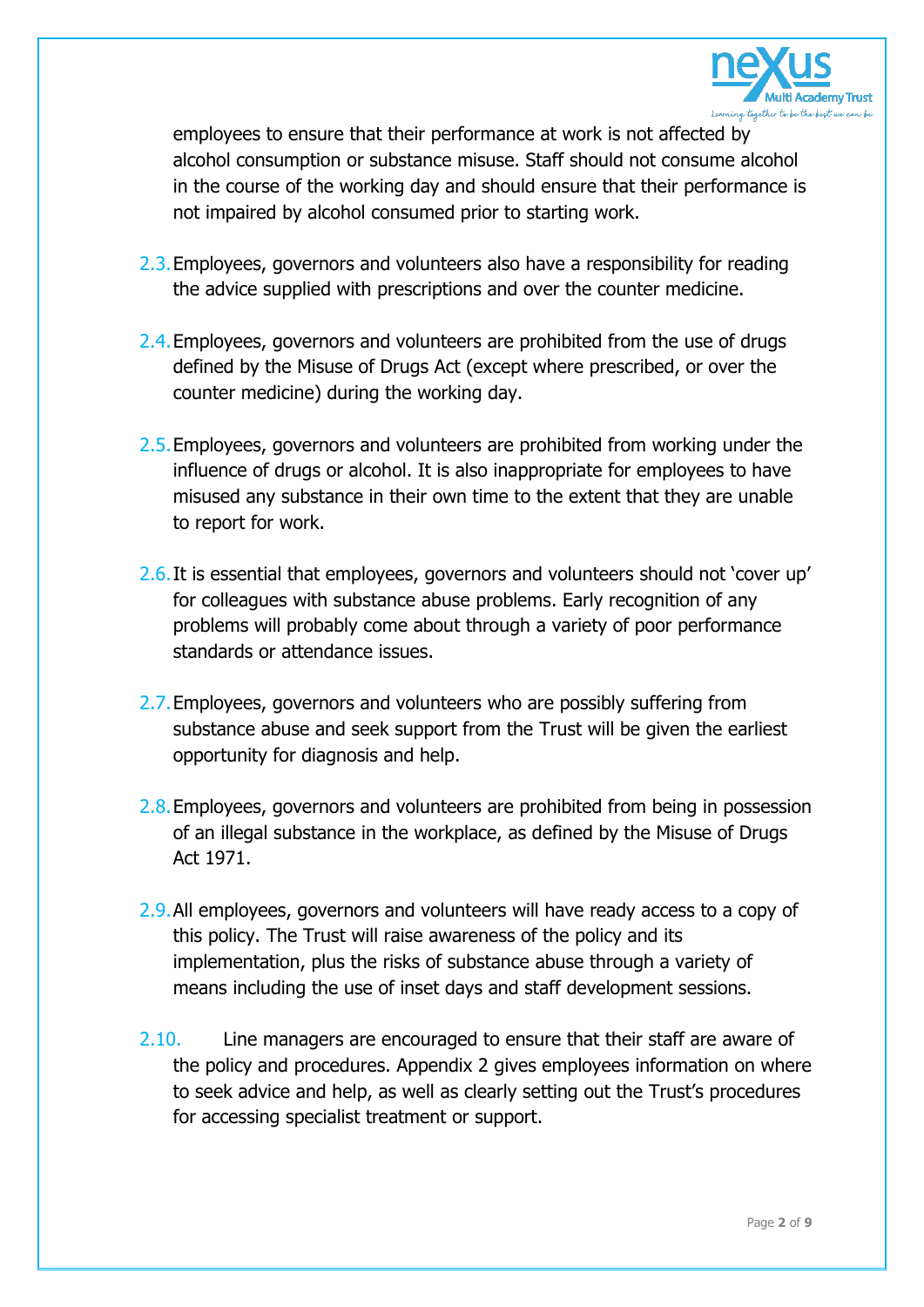

2.11. An employee, governor and volunteers' refusal of diagnosis or help or continuance in a recovery programme will not in itself be grounds for disciplinary action. Clearly however a failure to take advantage of support programmes being offered would likely result in the continuation of unacceptable behaviour or conduct and therefore lead to the resumption of disciplinary procedures.

## 3. Responsibility of Line Managers

- 3.1.When poor work performance is identified that may be related to substance misuse the issue will initially be raised within its work context.
- 3.2.Line managers will:
	- Clearly explain the action required of the employee to overcome the problem;
	- **Offer support and where appropriate, access to counselling:**
	- **Emphasise that disciplinary procedures may be suspended (depending)** on the seriousness of the incident) while the employee seeks assistance for a problem. Realistic timescales and outcomes will need to be agreed;
	- Clearly explain that failure to follow the agreed assistance/support programme is likely to lead to a resumption of disciplinary action;
	- Emphasise the consequences of not following the agreed assistance/support programme will be the resumption of the disciplinary procedure.
- 3.3. Following return to employment after the completion or during an assistance/support programme, should work again suffer as a result of substance misuse each case will be considered on its own merit.
- 3.4. An employee who has come to the notice of Management through accidents, poor performance or other drug/alcohol related matters will have the right to be accompanied by their union or other Trust employee representative at any stage in the procedures that are adopted to deal with such cases.
- 3.5.Where consumption of a substance poses a particularly high risk to others immediate action will be taken. After discussion with the employee transfer to alternative work may be explored or suspension from duties considered. If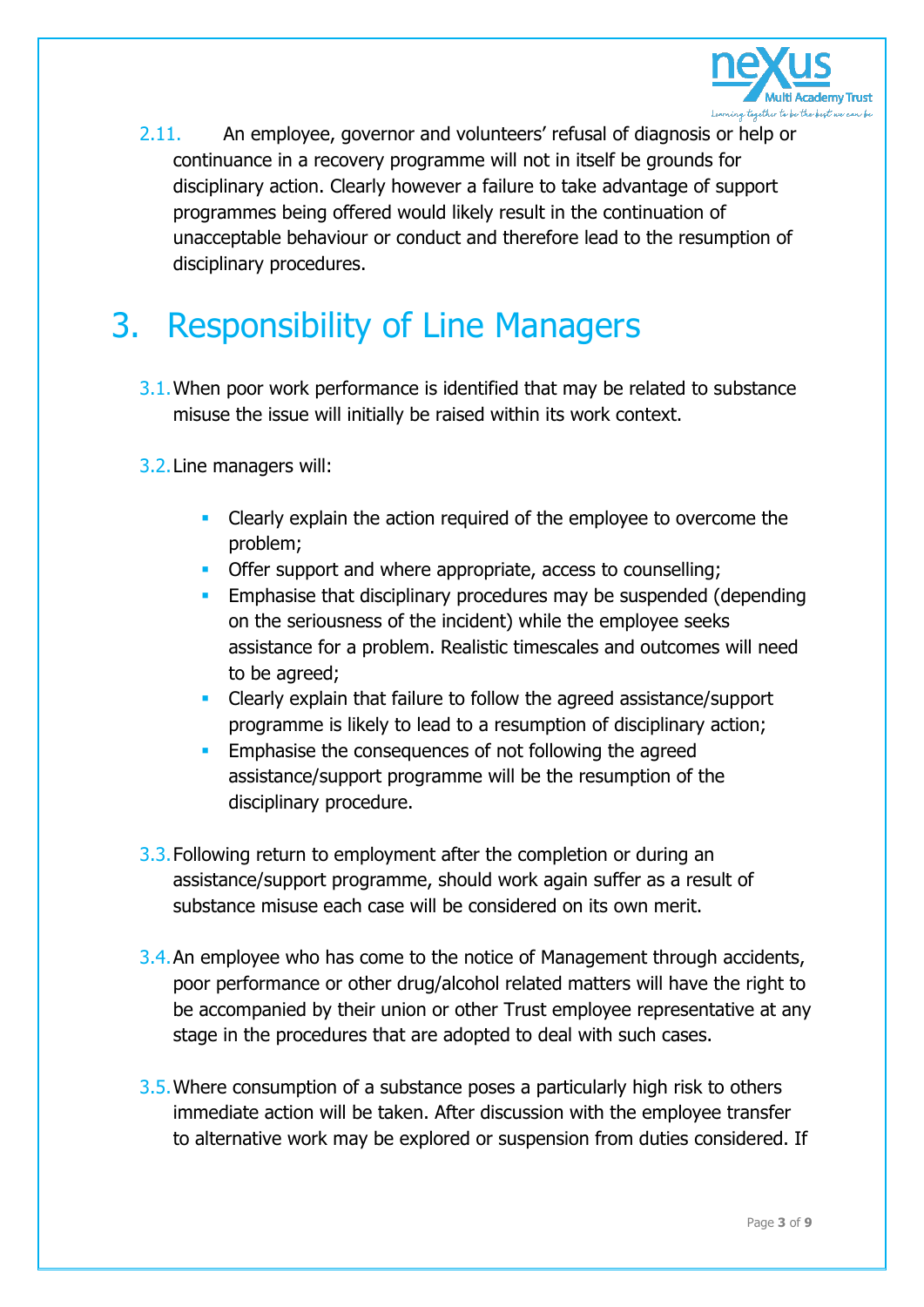

the employee seeks treatment and it is effective the individual's suitability for the original job can be re-assessed.

### 4. Confidentiality

- 4.1.Nexus Multi Academy Trust believes an employee, governor or volunteer with a substance misuse problem has the same rights to confidentiality, as they would have for any health related condition.
- 4.2.Any sensitive personal data relating to substance misuse and actions or support taken will only be kept on an individual's personal record in a signed and sealed envelope, only to be opened by the appropriate Headteacher or senior officer of the Trust.

### 5. Policy into Practice

- 5.1.Headteachers, supervisors and colleagues will most often notice that an individual has some form of problem through a deterioration of work performance standards. The root of this problem could have many causes, possibly including substance misuse.
- 5.2.The initial approach should be through issues related to performance/behaviour when a Headteacher or line manager believes substance misuse may be involved or the employee believes they have such a problem; specialist help should be sought through the Trust's HR service.
- 5.3.Following the initial approach to the employee the procedure for dealing with suspected substance misuse shown in Appendix 3 will be followed.
- 5.4.If the individual accepts referral, co-operates with the various actions laid out in the procedure and consequently returns to good health and a satisfactory level or work performance then no further action will be necessary.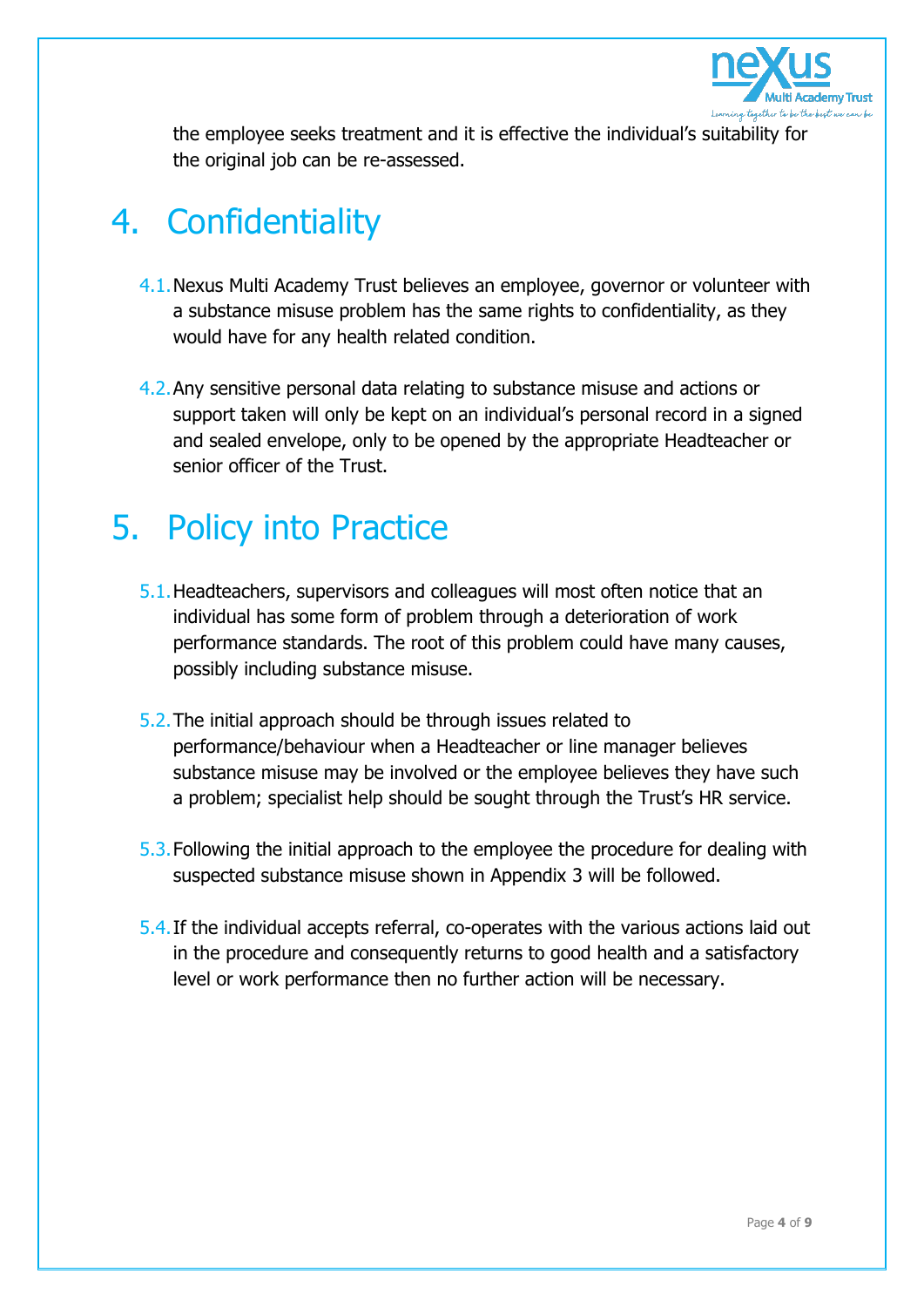

# Appendix A

**Misuse of Drugs Act 1971**: this is the key UK legislation relating to the control and classification of drugs. This Act and its subsequence amendments set down the penalties for possession and supply of various illegal drugs. Section 8 of the Act (recently revised as part of the Police and Criminal Justice Act) allows for the prosecution of 'occupiers of premises' who permit the supply of controlled drugs on their premises. Not taking reasonable action to prevent supply has been legally found to constitute 'permitting' – turning a blind eye is not an option.

**Health and Safety at Work etc. Act 1974**: sets out the duty of care of employers to employees in the workplace. Section 2 places a duty on employers to provide a safe place of work and competent employees. Failure to deal with an employee who is under the influence of drugs or alcohol, who may constitute a risk to other employees, could leave an organisation open to prosecution. There is a particular emphasis on young people under 18 years of age.

Section 7 places a duty on employees who must take reasonable care for the health and safety of themselves and other persons who may be affected by their acts or omissions at work. They must also cooperate with the employer in respect of his health and safety duties and requirements.

**Management of Health and Safety at Work Regulations 1998**: regulation 3 places a duty on the employer to make a suitable and sufficient assessment of the risks to health and safety of employees and others affected by their undertaking.

**Common Law:** places a duty on the employer to take reasonable care of health and safety of employees.

**Provision and Use of Work Equipment Regulations 1998: requires employers** to assess any additional risk as a result of using work equipment in the conditions that exist in their business and particularly any special needs of young workers, in line with the Management of Health and Safety at Work Regulations 1998.

**Data Protection Act 1998**: all health and medical information is sensitive personal data under the terms of the Data Protection Act. All information surrounding possible drug or alcohol misuse must be handled securely and confidentially.

**Road Traffic Act 1988**: sets out the offence of driving or attempting to drive a motor vehicle while unfit through drink or drugs.

With regard to alcohol it sets a legal limit (35 micrograms of alcohol in 100 millilitres of breath, 80 milligrams of alcohol in 100 millilitres of blood or 107 milligrams of alcohol in 100 millilitres of urine).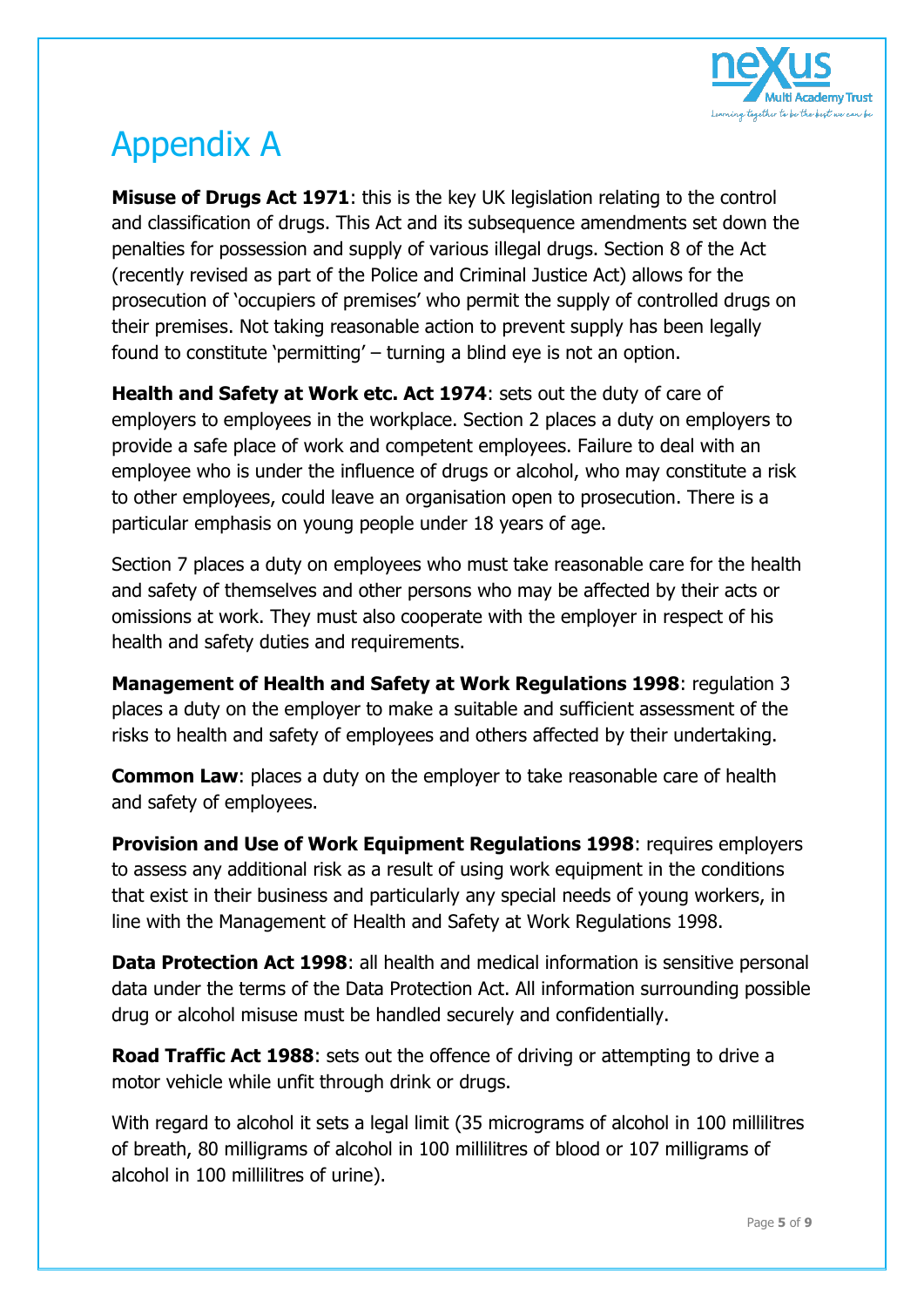

**The Transport and Works Act 1992**: makes it a criminal offence for specified jobs to be undertaken by those unfit through drink or drugs. Employers may be liable unless they can show 'all due diligence'.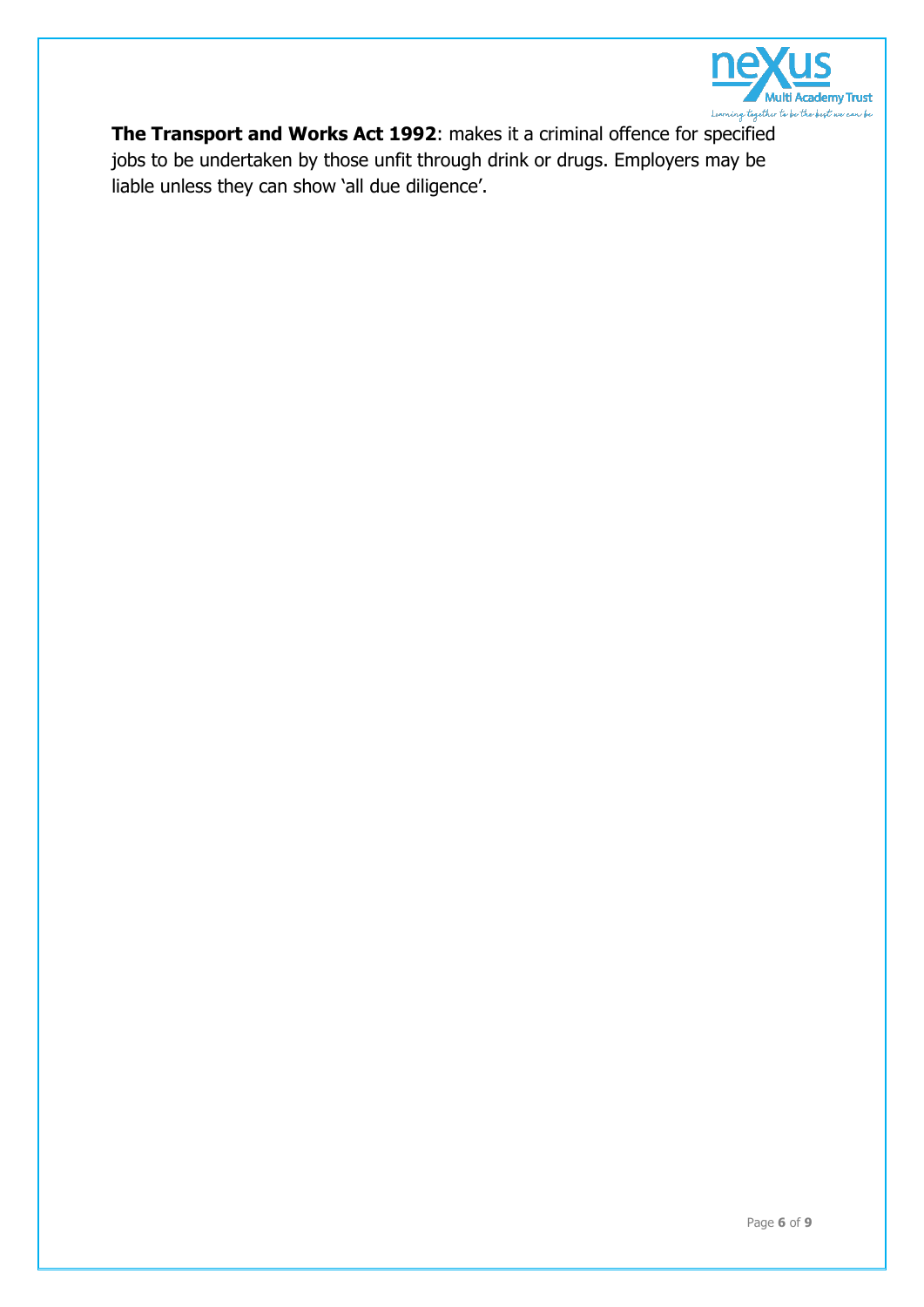

## Appendix B – Advice and Support

A range of services are available to employees, from the Trust, Health Service and voluntary sector agencies:

[www.drinkaware.co.uk](http://www.drinkaware.co.uk/)

<https://www.nhs.uk/live-well/>

<http://www.nhs.uk/change4life/Pages/cutting-down-alcohol.aspx>

The majority of GP practices offer alcohol and drug interventions supported by specialist workers. See your GP.

### **Alcoholics Anonymous**

Telephone: (24 hour helpline) 0845 7697555

Website: <http://www.alcoholics-anonymous.org.uk/>

#### **Narcotics Anonymous**

Telephone: 0300 999 12 12 – open until midnight 7 days a week

Website: [www.ukna.org](http://www.ukna.org/)

### **Support for family and friends**

#### **ADFAM**

Find information, local support groups and helplines for anyone affected by someone else's substance use on their website <http://www.adfam.org.uk/home>

**Al-Anon** provide support to anyone whose life is, or has been, affected by someone else's drinking, regardless of whether that person is still drinking or not.

Information can be found on their website at<http://www.al-anonuk.org.uk/> or people can call the confidential helpline on 020 7403 0888